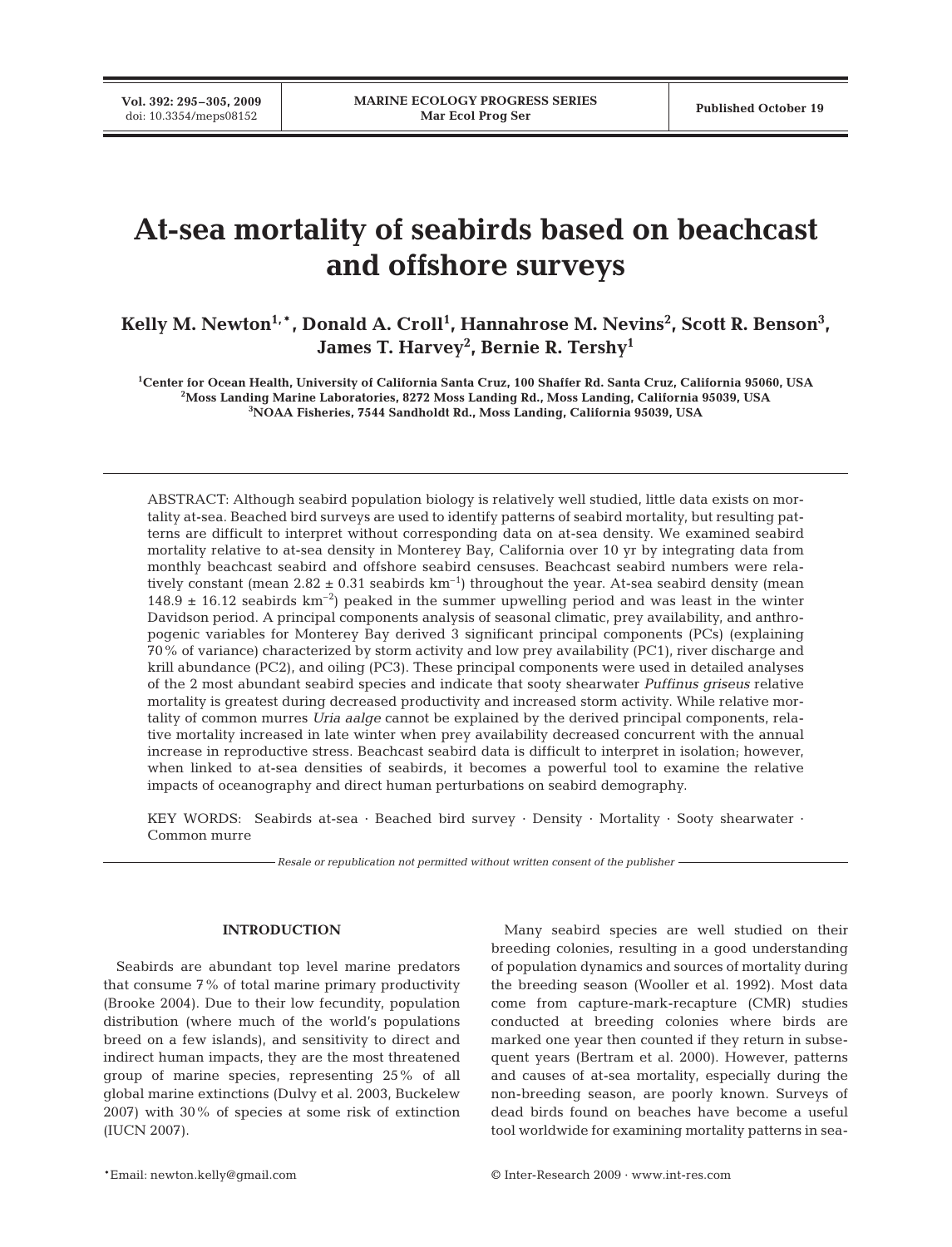birds (Roletto et al. 2003, Fleet 2006, Harris et al. 2006, Heubeck 2006, Zydelis et al. 2006, Parrish et al. 2007). An advantage of this method over CMR studies is that beached bird surveys enable researchers to examine the seabird community as a whole, including residents and migrants, away from breeding colonies, and sampling can occur year-round. Few researchers, however, have studied the correlation of the number of birds at sea to the number of birds that wash ashore (Mason 1997, Camphuysen & Heubeck 2001). For example, in November 2003, Nevins & Harvey (2003) reported a mass mortality event of northern fulmars *Fulmarus glacialis* in Monterey Bay, California. Two possible scenarios explain the event: (1) it was a mass mortality event, or (2) mortality was normal and there was an extraordinary influx of northern fulmars into Monterey Bay. Scaling beachcast density to at-sea density as a per capita mortality rate allows us to discern between these 2 possible scenarios, which have different management implications, and is important for understanding the effects of various environmental factors on seabird mortality.

Here we investigate the relationship between seabird numbers at-sea, beachcast seabirds, and oceanographic conditions in Monterey Bay, California during a 10 yr period. Specifically, we (1) examine the relationship between density of seabirds at-sea (i.e. live birds) and beachcast seabirds (i.e. dead birds), and calculate seabird mortality relative to at-sea density; and (2) develop a statistical model using physical and biological oceanographic data to identify the environmental conditions related to mortality of both a migratory and resident seabird species in Monterey Bay.

## **MATERIALS AND METHODS**

**Study area.** Monterey Bay is located on the central coast of California and is a key foraging area for 45 resident and migratory seabird species. The abundance, distribution, and diversity of seabirds in relation to numerous oceanographic features and conditions have been well studied in the central California Current System (Baltz & Morejohn 1977, Oedekoven et al. 2001, Ford et al. 2004, Yen et al. 2004, Ainley et al. 2005), and it is well established that seasonal processes affect variability in seabird density (Briggs et al. 1987, Ford et al. 2004).

Monterey Bay is characterized by 3 distinct oceanographic seasons: upwelling, oceanic, and Davidson (Skogsberg 1936, Skogsberg & Phelps 1946). Generally, the upwelling season begins in late February to early March, extends through July, and is characterized by periods of strong northwesterly winds that are most intense in late spring and early summer. The

oceanic season, August to October, is characterized by the relaxation of upwelling and the onshore movement of California Current water. The winter, or Davidson period, November through February, is characterized by the northward flow of the Davidson Current when surface waters are warm relative to the upwelling period. A number of researchers have established that seabird abundance in Monterey Bay is generally greatest during the late upwelling to early oceanic seasons (July to September), and least during the Davidson period (November to February; Briggs et al. 1987, Ford et al. 2004).

**Beachcast seabird data.** Monterey Bay National Marine Sanctuary BeachCOMBERS (Coastal Ocean Mammal & Bird Education & Research Surveys) volunteers collected monthly beachcast seabird data on 11 beaches (47.4 km, May 1997 to Aug 1998; 51.1 km, Sept 1998 to Nov 2006) in/around Monterey Bay (Fig. 1). A pair of trained observers sampled the entire width of beaches during the first week of every month during low tide, and recorded all dead seabirds encountered in the beach strip to the lowest taxonomic level. Beachcast seabirds were marked (via toe clipping) to aid in determining recently arrived seabirds



Fig. 1. Monterey Bay, California, USA. Black lines: at-sea transect lines; Black circles: locations of zooplankton net tows; Beaches surveyed for beachcast seabirds are shaded in grey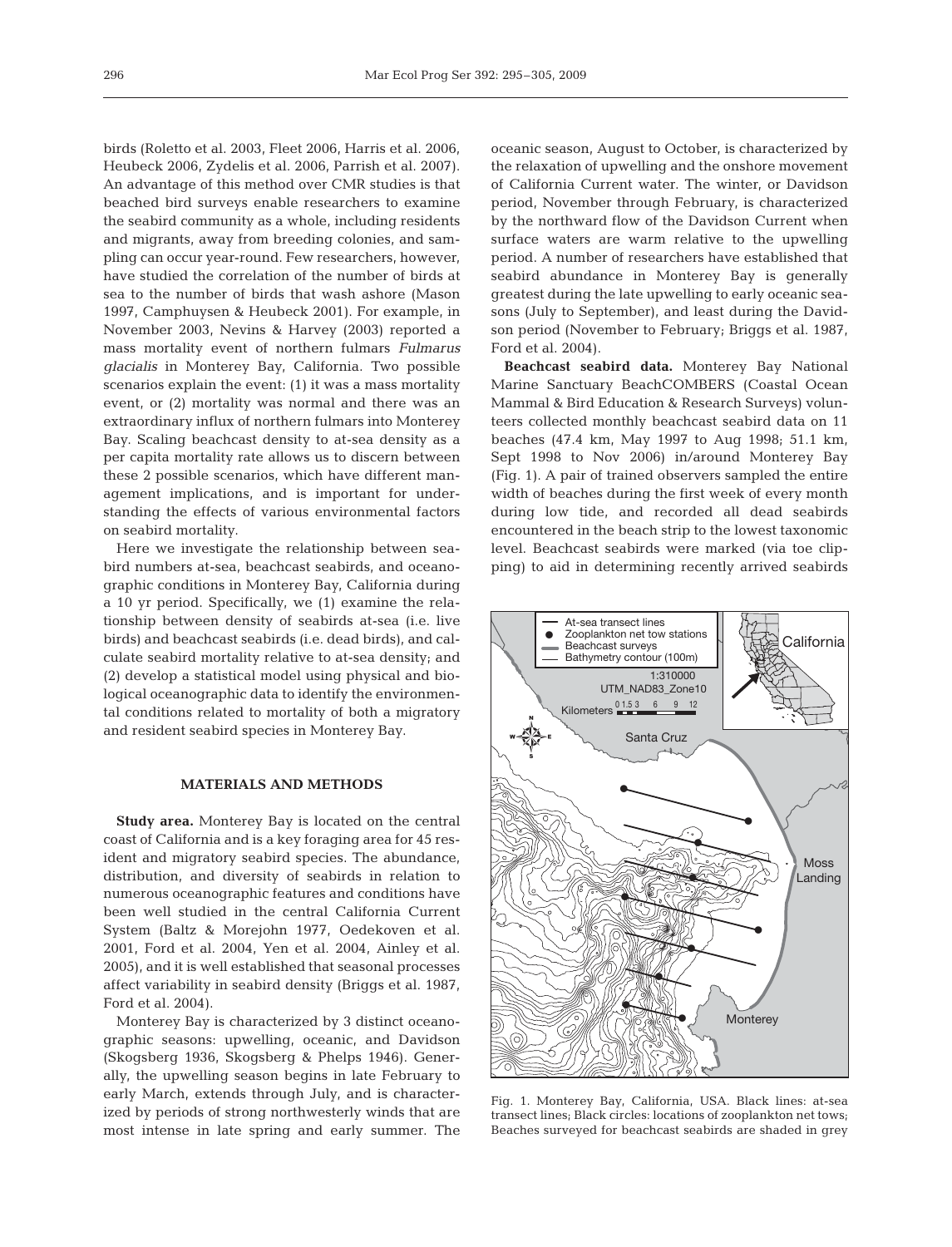on the beach (birds that were not recorded during the previous months survey) and residence times of dead beachcast seabirds. The analyses include only recently arrived seabirds. Because the same beaches were sampled throughout the study period, the overall area of beach surveyed remained relatively constant throughout the study.

**At-sea seabird data.** At-sea seabird data were collected by the Wind to Whales program jointly run by the University of California Santa Cruz, Moss Landing Marine Laboratories, and the Center for Integrated Marine Technologies. Data were collected monthly from May through November, from 1997 to 2006, in Monterey Bay, California. Beginning in 2003, surveys during January and March were added to sample the winter and early spring conditions in the bay. Details of methods are presented in Benson (2002). Seven transect lines (9.26 to 22.22 km in length and spaced 5.56 km apart: 120 km total; Fig. 1) were completed during each survey using strip transect methods (Buckland et al. 2001). All seabirds encountered along on one side of the research vessel (the side with best sighting conditions) perpendicular to the vessel and out to 100 m were identified to the lowest possible taxon. Transect strip width was estimated by the observer via a small handheld rangefinder as described by Heinemann (1981), and search effort was focused on the area ahead of the vessel to allow for the detection of seabirds that may dive evasively as a reaction to the vessel. Seabirds that flew into the transect strip as a result of being flushed by the vessel were not counted. Seabirds following the ship were counted if they approached the ship and flew into the strip, and were counted only once. Seabird behavior (sitting or flying) was recorded; however, the data were not corrected for bird 'flux' (Spear et al. 1992) because flight direction was not recorded for flying seabird observations. We calculated seabird densities (ind.  $km^{-2}$ ) for each monthly survey. Seventy-six corresponding atsea and beachcast seabird surveys were conducted during the study period: January and March (2003 to 2006), and May to November (1997 to 2006).

**Seabird species selection.** Because survey tracklines did not extend into the near-shore region (the shoreward terminus of transect lines was at the 55 m isobath), seabirds found in this habitat (e.g. grebes *Aechmophorus* sp., surf scoters *Melanitta perspicillata*, cormorants *Phalacrocorax* sp., and brown pelicans *Pelecanus occidentalis)* were rarely observed during at-sea surveys. We restricted our analyses, therefore, to species that commonly used waters deeper than 55 m and were adequately sampled in both beachcast and at-sea surveys (Table 1). Thus, we examined relative mortality patterns for the 2 most common species, the sooty shearwater *Puffinus griseus*, a seasonal

|  |                        | Table 1. Percentage of seabirds encountered at-sea during |  |
|--|------------------------|-----------------------------------------------------------|--|
|  |                        | Wind to Whales surveys and beachcast during Beach-        |  |
|  | <b>COMBERS</b> surveys |                                                           |  |

| Species                 | $-$ % of total |                  |  |  |
|-------------------------|----------------|------------------|--|--|
|                         | At-sea         | <b>Beachcast</b> |  |  |
| Sooty shearwater        | 69.08          | 12.22            |  |  |
| Common murre            | 13.09          | 33.97            |  |  |
| Unidentified qulls      | 2.41           | 4.67             |  |  |
| Western qull            | 2.14           | 3.74             |  |  |
| Red-necked phalarope    | 2.04           | 0.07             |  |  |
| Rhinoceros auklet       | 1.77           | 0.88             |  |  |
| California qull         | 1.58           | 2.28             |  |  |
| Brandt's cormorant      | 1.26           | 8.11             |  |  |
| Cassin's auklet         | 1.04           | 1.55             |  |  |
| Heermann's qull         | 0.83           | 0.55             |  |  |
| Brown pelican           | 0.67           | 2.09             |  |  |
| Pink-footed shearwater  | 0.48           | 0.12             |  |  |
| Black-vented shearwater | 0.45           | 0.05             |  |  |
| Northern fulmar         | 0.38           | 11.91            |  |  |
| All other species       | 2.73           | 17.81            |  |  |

migrant to Monterey Bay, and the common murre *Uria aalge*, a year round central California resident species.

**Environmental variables.** We used a suite of environmental variables to assess the relationship between environmental conditions and relative seabird mortality in Monterey Bay. Storm events, lack of prey, and direct anthropogenic impacts are potentially important factors in at-sea mortality of seabirds during the non-breeding season. Thus, we selected variables indicative of seasonal climatic conditions, prey availability, and anthropogenic effects. Although other causes of mortality such as disease, predation, and senescence also may be important in at-sea mortality, they are difficult to quantify and thus not included in the analyses. Variables used to describe seasonal climatic conditions included indicators of storm activity: river discharge, wave height, and tidal height + wave height. Wind speed was not included as an environmental variable because it is a poor indicator of storms due to the strong northwesterly winds that occur during the spring and summer months. An upwelling index, primary production, zooplankton biovolume, and krill backscatter were used as indicators of prey availability. Fishing effort (sets per month, for the California halibut set gillnet fishery) and an index of oiled seabirds were included as indicators of important anthropogenic effects. For model parameter inputs, environmental variables were either sampled monthly (e.g. zooplankton biovolume, krill backscatter) or averaged across the entire month to derive a single monthly value (e.g. upwelling index, primary production, wave height).

**Climate variables.** Monthly river discharge data  $(tf<sup>3</sup> s<sup>-1</sup>)$  from the San Lorenzo River in Santa Cruz, California, were downloaded from the US Geological Survey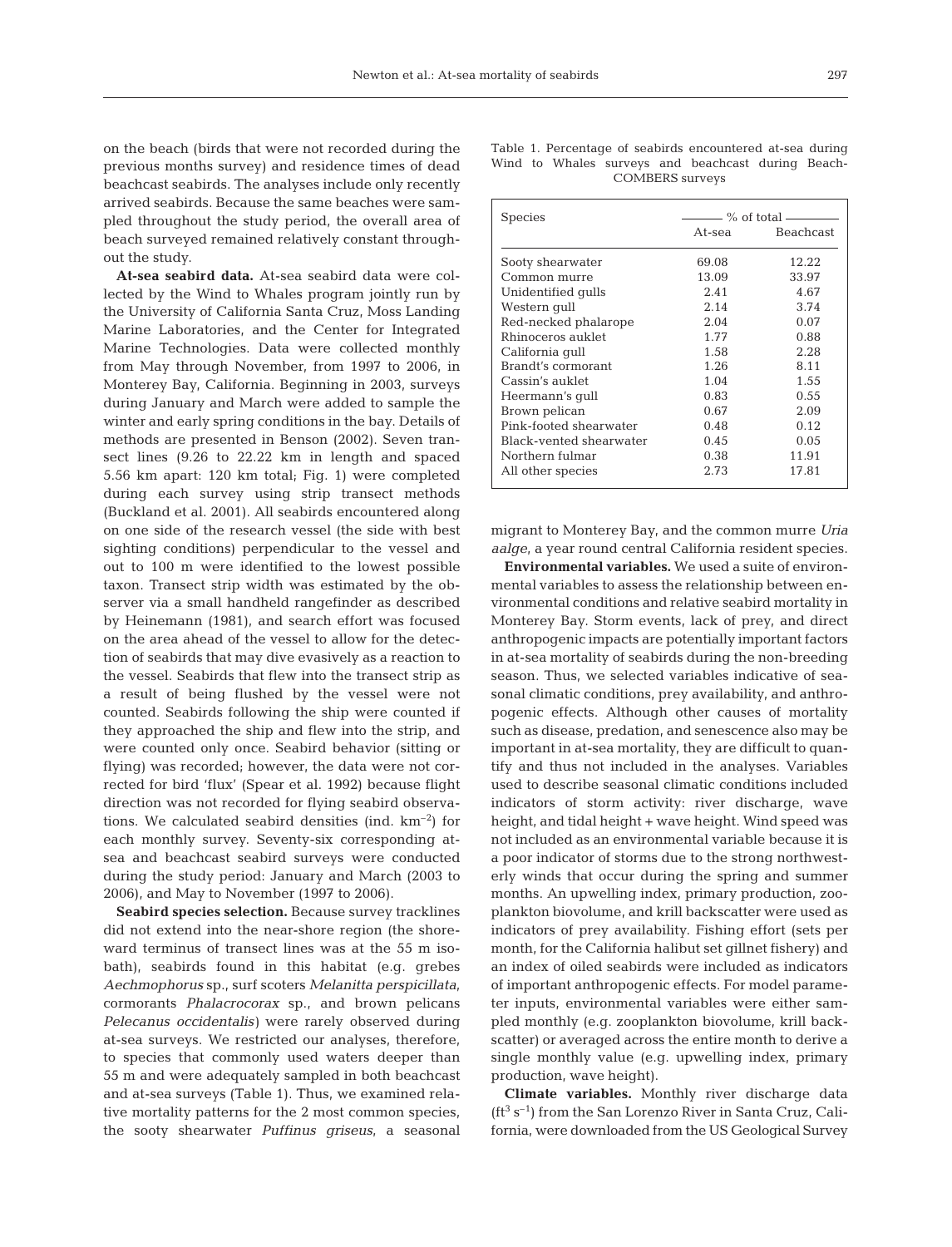website: http://waterdata.usgs.gov. Wave height was obtained from NOAA's National Data Buoy Center for the Monterey buoy, Stn 46042 (36.75° N, 122.42° W). Monthly means were calculated using the significant wave height, which was the average of the highest onethird of all of the wave heights during a 20 min sampling period (http://seaboard.ndbc.noaa.gov/station\_history. php?station=46042). A combination of tidal height plus wave height was used to indicate months with heavy beach scouring (when carcasses were removed from the beach due to the combination of high waves and high tides). We calculated this parameter as the number of days per month when tidal height plus wave height was >4 m. The maximum daily tidal height for the Monterey Stn (number 9413450) (in meters referenced to mean lower low water) was downloaded from the NOAA Tides and Currents website: http://tidesandcurrents.noaa.gov.

**Prey availability variables.** The monthly upwelling index  $(m^3 s^{-1} 100 m^{-1}$  coastline) for the Monterey Bay region (36° N, 122° W) was derived by the NOAA Fisheries Service, Environmental Research Division (www. pfeg.noaa.gov). Ocean color (Sea-Viewing Wide Field Sensor, SeaWiFS, and Moderate Resolution Imaging Spectrometer, MODIS AQUA) data were obtained from the NASA Ocean Biology Processing Group (OBPG). Depth-integrated primary production (mg C  $m^{-2}$  d<sup>-1</sup>) was derived for monthly averages of a  $3 \times 3$  pixel  $(9 \text{ km}^2)$  region centered on the Monterey Bay Aquarium Research Institute M1 mooring (36.75° N, 122.03° W) using data from 1997 to 2006, processed with the standard OBPG methods for chlorophyll and the standard vertically generalized production model (VGPM) for primary production, described by Behrenfeld & Falkowski (1997), and modified to use a nonvarying *P*<sup>B</sup> opt term as described by Kudela et al. (2006a,b). Zooplankton biovolume (total zooplankton displacement volume) was calculated based on conventional net sampling as described in Marinovic et al. (2002). Plankton tows using Bongo nets or tucker trawls (333 µm mesh) were towed obliquely to 200 m or to 10 m above the bottom. A General Oceanics flow meter was used to estimate the volume of water filtered. Monthly mean zooplankton biovolume (ml  $1000 \text{ m}^{-3}$ ) was calculated as the average total zooplankton displacement volume across all sampled stations (Fig. 1). Krill acoustic backscatter was calculated based on the methods described in Croll et al. (1998) and Hewitt & Demer (1993). During at-sea surveys, krill backscatter was integrated for every 0.5 nautical mile (nmi) transect segment to a depth of 200 m or 5 m above the bottom using a SIMRAD EY500 or EK60 digital scientific echosounder operating at 200 kHz. Calibration of the system was performed yearly using the standard sphere method (Johannesson & Mitson 1983). Krill backscatter is defined as the mean nautical area scattering coefficient  $(m^2 \text{ n} \text{m} \text{i}^{-2})$  of krill for all transect segments during each monthly survey.

**Anthropogenic effects.** Fishing effort (sets per month) was obtained from the California Department of Fish and Game logbooks for the California halibut *Paralichthys californicus* set gillnet fishery in Monterey Bay, California. These data were made available by NOAA Fisheries, Southwest Fishery Science Center. Fishing effort data was only included in the analyses for common murres because they were the seabird species most affected by the fishery (Forney et al. 2001). To examine the effects of oil pollution on the deposition rate of beachcast seabirds, a simple binary index was used for each month where 1 = oiled seabirds found on a beach during monthly beachcast survey, and 0 = no oiled seabirds found.

**Data analysis.** All statistical analyses were conducted using Systat software (SYSTAT 2007). Data were evaluated for normality and, when necessary, log transformed to fit parametric model assumptions (see Table 2). We conducted a cross-correlation time series analysis to determine the lag between the densities of birds at-sea and deposition rates of beachcast seabirds on shore. If a significant 1 mo lag was indicated, data from the following month were used in the analyses. For example, at-sea data from October were analyzed with beachcast data from November. For common murres and sooty shearwaters, cross-correlation time series analysis indicated a significant 1 mo lag between seabird densities at-sea and deposition of beachcast seabirds onshore. The analyses, therefore, were conducted with the beachcast seabird data from the month following the at-sea survey.

To examine seabird mortality relative to at-sea density, we calculated a relative mortality index for all seabird species combined, sooty shearwaters, and common murres. The relative mortality index was calculated as the quotient of beachcast seabird density and the sum of beachcast seabird and at-sea seabird densities:

Table 2. Pearson correlation coefficients (r values) between 7 environmental variables.  $N = 63$  survey months. Significant correlations  $(p < 0.05)$  are shown in bold. UPW = upwelling index;  $PP = primary$  production;  $ZBV = log_{10} zooplankton$  biovolume; KBS =  $log_{10}$  krill acoustic backscatter; WVHT =  $log_{10}$ wave height;  $T+W =$  tidal height + wave height;  $RVR = log_{10}$ river discharge

|              | UPW     | PP      | <b>ZBV</b> | <b>KBS</b> | WVHT | $T+W$ |
|--------------|---------|---------|------------|------------|------|-------|
| PP           | 0.47    |         |            |            |      |       |
| <b>ZBV</b>   | 0.65    | 0.26    |            |            |      |       |
| <b>KBS</b>   | 0.29    | 0.22    | 0.33       |            |      |       |
| WVHT $-0.46$ |         | $-0.37$ | $-0.32$    | $-0.32$    |      |       |
| $T+W$        | $-0.29$ | $-0.34$ | $-0.16$    | $-0.15$    | 0.51 |       |
| <b>RVR</b>   | $-0.17$ | $-0.23$ | $-0.15$    | $-0.12$    | 0.52 | 0.73  |
|              |         |         |            |            |      |       |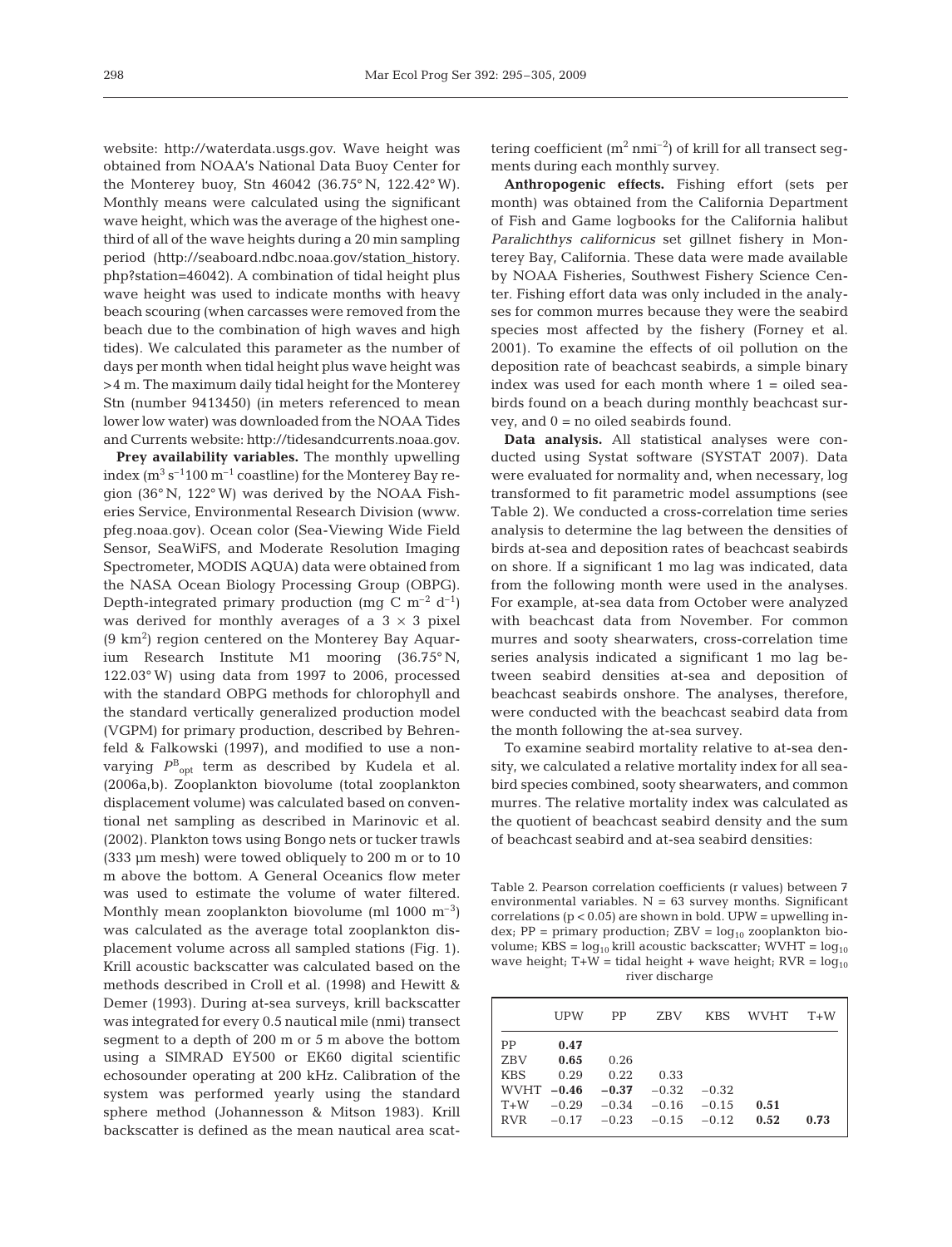Relative Mortality Index = beachcast density / (beachcast density + at-sea density)

The sum of beachcast density and at-sea density was used as a divisor in order to eliminate the potential for an undefined value if the at-sea density was equal to 0. This relative mortality index varied between 0 and 1, with values closer to 0 resulting when beach mortality was low compared with at-sea density, and values closer to 1 resulting when beach mortality was great compared with at-sea density. Values of 0 resulted when seabirds were not found in beach surveys.

Due to the likelihood of multicolinearity between environmental variables, we calculated Pearson correlation coefficients for the seasonal climatic and prey availability variables, excluding anthropogenic effects. Because several of the seasonal climatic and prey availability variables were significantly correlated (Table 2), principal components analysis (PCA) was used to combine the suite of variables into a subset of orthogonal variables (Quinn & Keough 2002, Graham 2003). These principal components were then used as independent variables in a multiple linear regression (MLR) to examine their effect on relative seabird mortality (dependent variable) of common murres and sooty shearwaters for the entire 10 yr data set.

A set gillnet fishery with significant levels of common murre bycatch (Forney et al. 2001) operated during the 1997 to 2001 portion of our data set. After 2001, new state regulations prohibited set gillnet fishing in Monterey Bay. To account for this fishery closure, we included fishing effort as a variable, and split our time series into the 5 yr period (1997 to 2001) when the fishery was in operation and the subsequent 5 yr period (2002 to 2006) after the closure of the fishery. We conducted separate PCAs and MLRs during these time periods to include the effect of fishing mortality on the relative mortality of common murres in our analyses of the earlier time period. An alpha level of 0.05 was used for all statistical tests; unless otherwise noted, mean values ±SE are presented.

A limitation of using PCA is if one variable has a missing value for one of the samples, then a value for the entire sample is not calculated. Because only 63 of our 76 mo of beachcast and at-sea data were sampled with environmental data, some corresponding surveys were excluded from the principal components analysis. These included El Niño and La Niña months (May–September 1997, November 1997, May–June 1998, and May– August 1999). The missing data for May to September 1997 were attributed to the lack of satellite information during that time period. For November 1997, and the 1998 and 1999 time periods listed above, data were missing due to the lack of wave height data when the NOAA Monterey Buoy (buoy 46042) was out of service.

# **RESULTS**

### **Monthly densities and relative mortality**

**All seabirds.** The overall mean beachcast seabird density was  $2.82 \pm 0.31$  seabirds km<sup>-1</sup> for the months with corresponding at-sea surveys. Beachcast seabird numbers were relatively constant throughout the year with increased numbers during the early upwelling, oceanic, and Davidson periods (Fig. 2a). Beachcast density was most variable from May to August  $(SE =$ 0.84 to 1.3), with additional relative high variability also occurring in November  $(SE = 1.1)$ . Variability was less in other months ( $SE = 0.24$  to 0.56).

Overall mean at-sea seabird density was 148.9 ± 16.12 seabirds km–2. At-sea seabird density in Monterey Bay peaked during the upwelling period and was least during the winter Davidson period (Fig. 2b). In addition, it was most variable during May, June, and July (upwelling season;  $SE = 41.7$  to 64.9) compared with October to March ( $SE = 6.2$  to 7.7).

Based on our relative mortality index, beachcast seabird numbers relative to at-sea density was greatest during the winter Davidson period and at the onset of the upwelling period. Relative mortality was least between mid-upwelling and oceanic periods (Fig. 2c). The importance of examining beachcast mortality relative to offshore density using a relative mortality index was demonstrated in an incident in November 2003 when an anomalous influx of great numbers of



Fig. 2. Monthly means  $\pm$  SE for (a) beachcast seabird density, (b) at-sea seabird density, and (c) relative seabird mortality. Data from Jan & Mar 2003–2006 and May–Nov 1997–2006. Dashed lines: overall mean density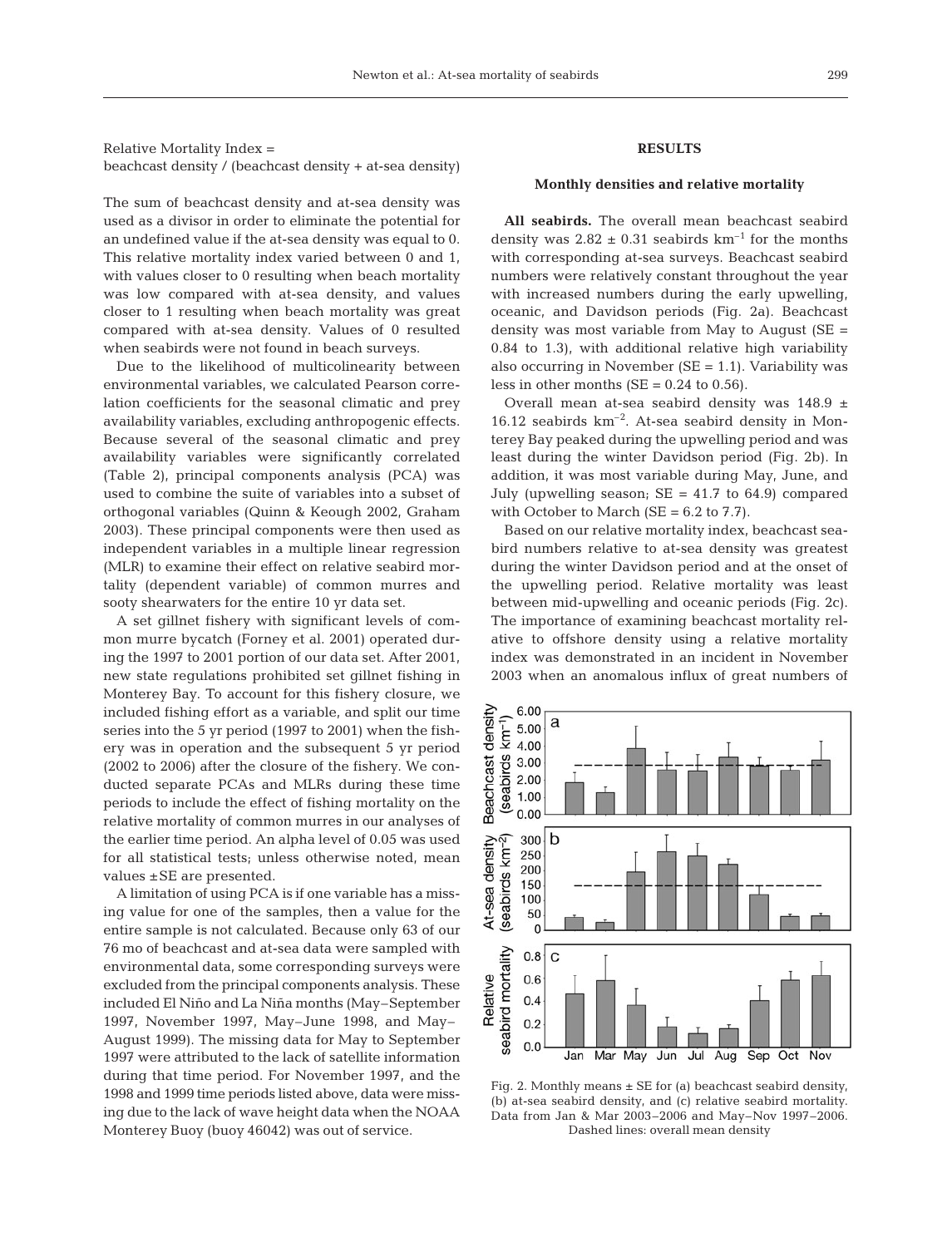northern fulmars *Fulmarus glacialis* were encountered in beachcast surveys (Nevins & Harvey 2003). Although the numbers of beachcast fulmars were exceptionally increased during this time period (November 2003, January 2004, and March 2004; Fig. 3a), their atsea density was also exceptionally increased: well above the long-term average (Fig. 3b). Thus, relative mortality values were not exceptionally great (Fig. 3c) and a shift in the at-sea distribution of fulmars was likely an important factor in the high number of beachcast birds observed during this period.

**Sooty shearwaters.** Sooty shearwaters were the third most abundant beachcast seabird  $(0.38 \text{ birds km}^{-1})$ , with carcasses first arriving during the upwelling season and at a maximum during the mid upwelling season. Carcass numbers decreased during the oceanic and Davidson periods (Fig. 4a). Sooty shearwaters were the most abundant seabird at-sea and were 69% of the overall at-sea density with a mean density of  $103.25$  birds  $km^{-2}$ . Its at-sea density peaked during the upwelling period and subsequently decreased during the oceanic season (Fig. 4b), while its relative mortality was greatest during October, January, and March (Fig. c).

**Common murres.** Common murres were the most abundant beachcast seabird with a mean encounter



Fig. 3. *Fulmarus glacialis*. Long-term (1997–2002 & 2004–2006) monthly means for October–March (solid black bars  $\pm$  SE) compared to values during the 2003–2004 event (striped grey bars) for (a) beachcast density, (b) at-sea density and (c) relative mortality



Fig. 4. *Puffinus griseus*. Monthly means (± SE) for (a) beachcast density, (b) at-sea density, and (c) relative mortality. Data from same months as Fig. 2. Dashed lines: overall mean density

rate of 1.06 birds  $km^{-1}$ . Beachcast density peaked during both the mid upwelling (May) and oceanic seasons (Fig. 5a), and was least during the Davidson period. The common murre was the second most abundant seabird at-sea (19.51 seabirds  $km^{-2}$ ), and was 13% of overall at-sea density. Common murre densities in Monterey Bay were greatest during the late upwelling and early oceanic periods, and lowest during the Davidson period (Fig. 5b). Its relative mortality was greatest during March and least during August (Fig. 5c).

## **Principal Components Analysis**

We found significant correlations (Pearson correlations) in 7 of 21 possible combinations (33%) of seasonal climatic and prey availability variables (Fig 6, Table 2). To avoid confounding our analyses of environmental variables due to these correlations, we used the variables to derive orthogonal principal components. A PCA for the entire time series (1997 to 2006) of seasonal climatic, prey availability, and anthropogenic variables (oiled seabird index) derived 3 significant (eigenvalues  $> 1$ ) PCs accounting for 70% of the variance in the data (38% explained by PC1, 19% by PC2, and 13% by PC3). Principal component 1 was characterized by greater storm activity and lesser prey availability, PC 2 was characterized by elevated river dis-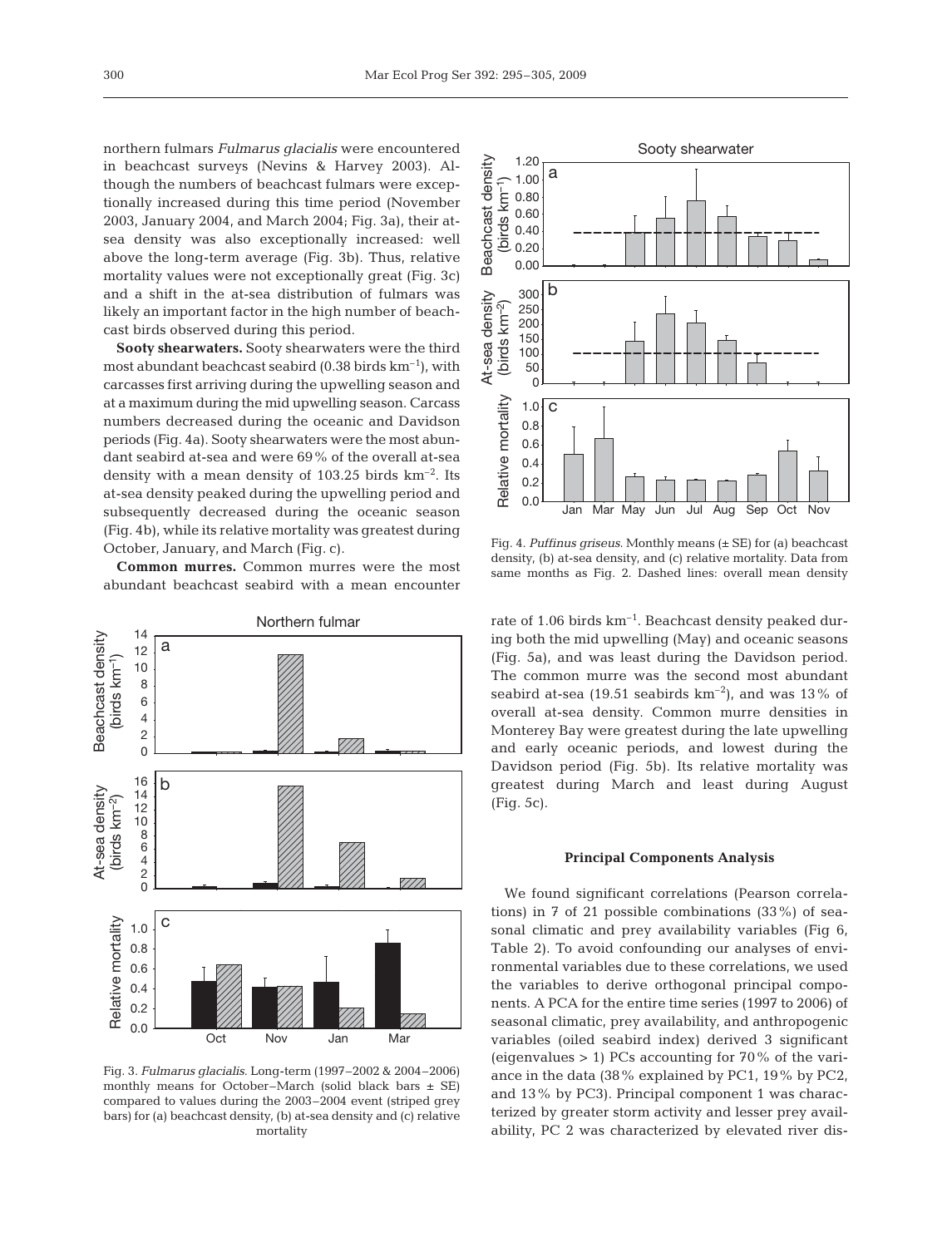

Fig. 5. *Uria aalge*. Monthly means (± SE) for (a) beachcast density, (b) at-sea density, and (c) relative mortality. Data from same months as Fig. 2. Dashed lines: overall mean den-

charge and krill abundance, whereas PC3 was characterized by lesser oiled seabirds incidences (Table 3).

When the time series was split into two 5 yr periods (1997–2001 and 2002–2006) to examine the effect of fishing effort on the mortality of common murres, we found 3 significant PCs representing 70% of the variance in the data for the fishing and 72% for non-fishing periods. When set gillnet fishing for California halibut occurred in Monterey Bay in the period 1997–2001, PC1 explained 36% of the variance and was characterized by fewer storms, greater prey availability, and lesser oiled seabird incidences (Table 4). Greater zooplankton biovolume and lesser fishing effort characterized PC2, which accounted for 19% of the variance. Principal component 3

Table 3. Component loadings for the first 3 principal components (PCs) for all 8 environmental variables (1997–2006)

| Environmental variable           | Component loadings |                 |                 |  |
|----------------------------------|--------------------|-----------------|-----------------|--|
|                                  | PC <sub>1</sub>    | PC <sub>2</sub> | PC <sub>3</sub> |  |
| $Log_{10}$ wave height           | 0.76               | 0.16            | 0.28            |  |
| $Log_{10}$ river discharge       | 0.64               | 0.66            | 0.08            |  |
| Tides + waves                    | 0.73               | 0.45            | 0.07            |  |
| Upwelling index                  | $-0.73$            | 0.44            | $-0.15$         |  |
| Primary production               | $-0.65$            | 0.13            | 0.25            |  |
| $Log_{10}$ zooplankton biovolume | $-0.61$            | 0.52            | $-0.05$         |  |
| $Log_{10}$ krill backscatter     | $-0.34$            | 0.59            | 0.21            |  |
| Oiled seabirds                   | 0.26               | 0.21            | $-0.89$         |  |
|                                  |                    |                 |                 |  |



Fig. 6. Monthly means  $(\pm$  SE) for environmental variables used in analyses of relative seabird mortality in Monterey Bay, California. Data from same months as Fig. 2. Conversion factor for river discharge:  $1 \text{ ft}^3 = 0.0283 \text{ m}^3$ 

accounted for 15% of the variance and was characterized by elevated river discharge.

For the time period 2002–2006, after the permanent closure of the gillnet fishery, results were similar to the PCA for the 5 yr period when gillnet fishing occurred.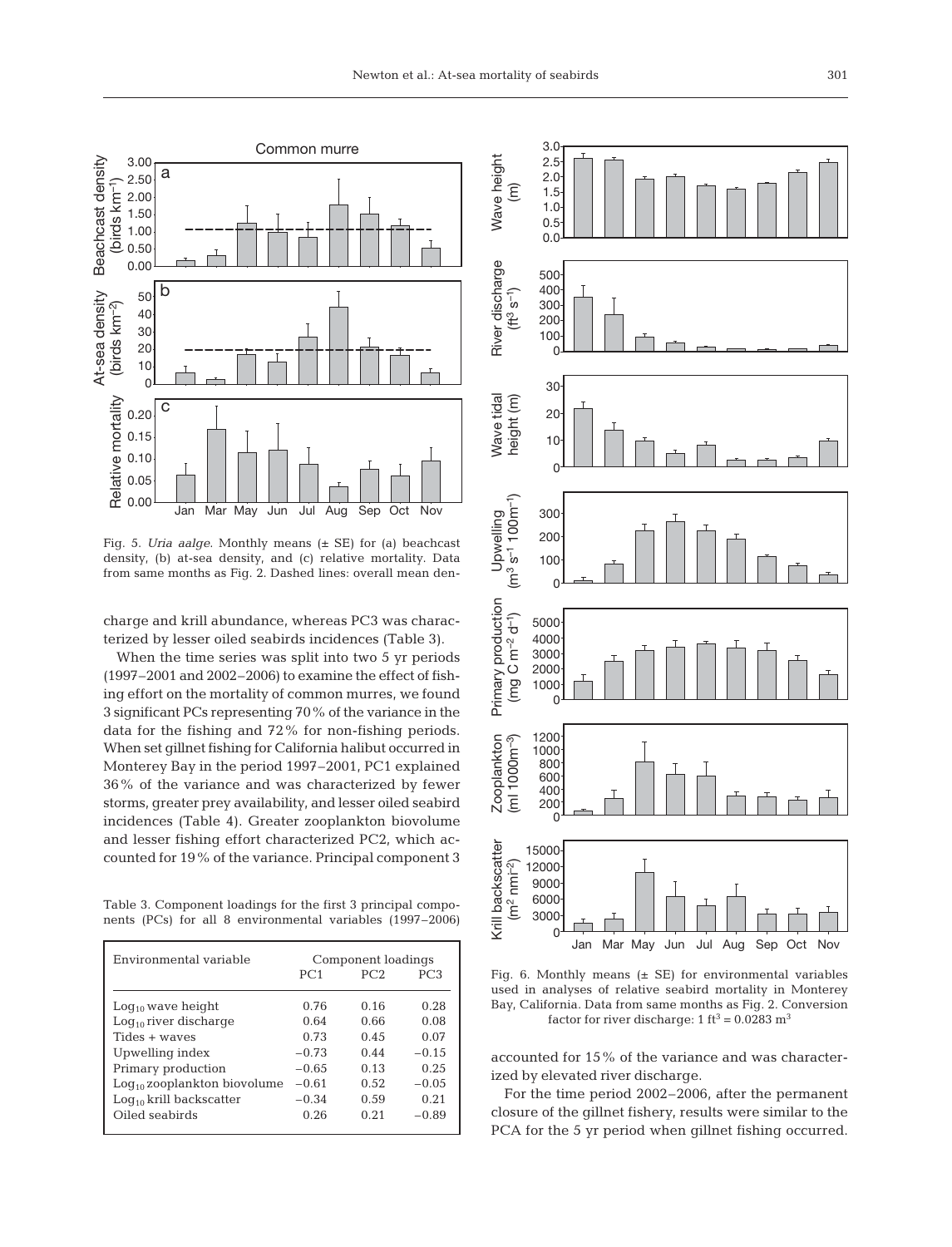| Environmental variable           | Component loadings<br>PC1 | 1997-2001 | $PC2$ $PC3$   | Component loadings<br>PC <sub>1</sub> | $2002 - 2006$<br>PC2 | PC.3    |
|----------------------------------|---------------------------|-----------|---------------|---------------------------------------|----------------------|---------|
| $Log_{10}$ wave height           | $-0.79$                   |           | $0.12 - 0.12$ | 0.78                                  | 0.18                 | 0.26    |
| $Log_{10}$ river discharge       | $-0.27$                   | 0.19      | 0.80          | 0.69                                  | 0.66                 | 0.00    |
| Tides + waves                    | $-0.63$                   | 0.52      | 0.10          | 0.76                                  | 0.44                 | 0.14    |
| Upwelling index                  | 0.85                      | 0.28      | 0.06          | $-0.72$                               | 0.48                 | 0.01    |
| Primary production               | 0.90                      |           | $0.07 - 0.08$ | $-0.58$                               | 0.13                 | 0.07    |
| $Log_{10}$ zooplankton biovolume | 0.25                      | 0.73      | $-0.20$       | $-0.66$                               | 0.50                 | 0.27    |
| $Log_{10}$ krill backscatter     | 0.43                      | 0.48      | 0.61          | $-0.31$                               | 0.62                 | 0.14    |
| Oiled seabirds                   | $-0.60$                   | 0.22      | 0.10          | 0.04                                  | 0.38                 | $-0.91$ |
| Fishing effort                   | 0.11                      | $-0.72$   | 0.52          | Not included                          |                      |         |

Table 4. Component loadings for the first 3 principal components (PCs) for all 9 environmental variables (1997–2001 and 2002–2006)

Principal Component 1 explained 38% of the variance in the data and was characterized by greater storm events and lesser prey availability (Table 4); PC2 explained 21% of the variance and was characterized by greater river discharge and krill abundance; PC3 explained 13% of the variance and was characterized by lesser numbers of oiled seabird incidences.

#### **Multiple linear regressions**

**Sooty shearwaters.** In a multiple linear regression model to predict relative sooty shearwater mortality using the 3 PCs, we found PC1 and PC3 to be significant (equation: Log<sub>10</sub> relative mortality =  $-1.72 + 0.52 \times$ PC1 + 0.25  $\times$  PC3; F<sub>2.49</sub> = 32.94, p < 0.05, r<sup>2</sup> = 0.57). Thus, sooty shearwaters appeared to exhibit greater relative mortality during the time of year characterized by storms, lesser prey availability, and oiling.

**Common murres.** None of the 3 models we tested using our PCs to predict relative common murre mortality (all years, fishing, post-fishing) were significant. We then tested General Linear Models (GLMs) for our 9 environmental variables to determine if any one variable predicted relative mortality patterns. None of the individual GLMs for relative common murre mortality were significant for the entire 1997–2006 period. In addition, no significant relationship was found between relative common murre mortality and the 9 variables for either the gill-net fishing period (1997–2001) or the non-fishing period (2002–2006). To examine the effect of fishing effort on beachcast common murre density during the gill-net fishing period (1997 to 2001), we conducted a GLM using fishing effort as the independent variable and beachcast common murre density (delayed one month as per cross correlation time series analysis) as the dependent variable. We found a statistically significant relationship between beachcast common murres and fishing effort  $(F_{1,32} =$ 7.83,  $p = 0.008$ ,  $r^2 = 0.19$ .

## **DISCUSSION**

Camphuysen & Heubeck (2001) demonstrated the utility of examining beachcast seabird information within the context of at-sea abundances. The value of merging beachcast bird mortality data with at-sea density data is illustrated by comparing beachcast bird numbers (Fig. 2a) with the relative mortality index derived by including at-sea density data (Fig. 2c). Although there is no clear pattern in beachcast mortality of all seabirds combined, the greatest relative sea-

bird mortality occurs between late fall and early spring. This corresponds to the time when productivity in Monterey Bay is decreased and storm activity is greatest (Fig. 6).

It is unknown if beachcast seabirds found on Monterey Bay beaches died within Monterey Bay or if they died outside the Bay and were then transported to Monterey Bay beaches by winds and/or surface currents. It is also possible for seabirds that die atsea to never wash ashore. Seabirds can sink before coming ashore, be transported farther offshore, be scavenged once on the beach, or be missed by observers (Burger & Fry 1993). During winter, it is possible that beachcast seabirds are swept off beaches and thus not encountered due to the combination of narrow beaches and large wave events. If large numbers of seabirds die outside of Monterey Bay and are transported into the area, this could potentially bias our relative mortality estimates as these birds would not be included in the at-sea survey data. This is potentially problematic for both sooty shearwaters that forage along the California coast during the summer months (Shaffer et al. 2006) as well as common murres that disperse into Monterey Bay at the conclusion of breeding (Stallcup 1976, Croll 1990, Ford et al. 2004). Regardless of these potential problems, it is still valuable to merge these 2 data sets to examine the patterns of mortality and to determine true mortality events: die-offs that cannot be explained by a simple increase in the number of seabirds found offshore, as shown by the northern fulmar event in 2003.

#### **Sooty shearwaters**

Our detailed analysis of sooty shearwater relative mortality patterns (Fig. 4c) confirms our general observation for all seabirds: sooty shearwater relative mortality was best explained by PCs represent-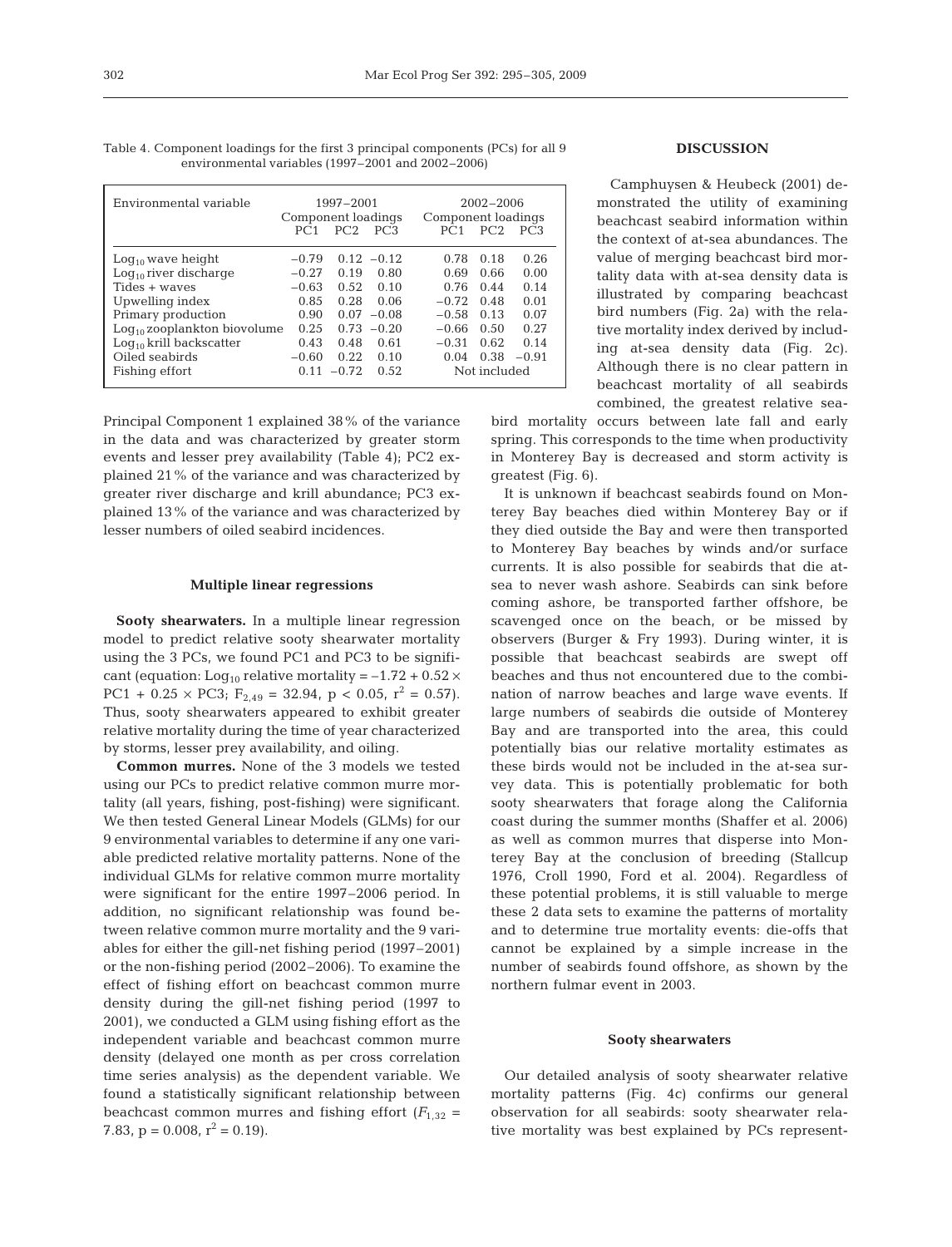ing increased storm activity and decreased productivity.

At-sea seabird density in Monterey Bay is dominated by the presence of sooty shearwaters that migrate to feed in the California Current System during their nonbreeding season (Ainley 1976, Baltz & Morejohn 1977). The occurrence of sooty shearwaters and common murres in Monterey Bay is likely the result of favorable foraging conditions linked to local environmental processes (Croll 1990, Ainley et al. 2005). Sooty shearwaters arrive in Monterey Bay between May and July, corresponding with intensified upwelling that causes warm surface waters to be advected offshore to be replaced by cold, nutrient-rich, deep waters. This upwelled water results in increased local primary production, ultimately enhancing prey abundance for sooty shearwaters.

Ainley et al. (2005) concluded that sooty shearwater departure from the California Current region is a phenological coincidence rather than a response to available prey reduction in the late summer/early fall. Sooty shearwaters are Southern Hemisphere migrants that forage in the California Current System and Monterey Bay during their non-breeding season. Thus, their density in Monterey Bay is a result of both Southern Hemisphere breeding phenological constraints and favorable foraging conditions in Monterey Bay. Sooty shearwater densities decrease rapidly between August and September as they return to the Southern Hemisphere to breed. Sooty shearwaters that remain in the Monterey Bay region during fall and winter rather than migrate South have disproportionately greater mortality as they experience decreased local productivity and prey availability and increased storm activity. The birds that have remained in Monterey Bay during winter are likely in poor condition: with limited ability to migrate to their Southern Hemisphere breeding colony. However, disproportionately greater mortality during late winter and early spring may result from migrating birds that departed the breeding colonies and arrived in Monterey Bay before the seasonal increase in productivity.

Newman et al. (2007) analyzed 30 yr of seabird necropsy data from the US Geological Service National Wildlife Health Center databases and found that 75% of pelagic seabird deaths were associated with environmental causes, and of these, 99% were due to emaciation/starvation. We believe that seabirds, like many other animals such as land birds (i.e. house sparrow *Passer domesticus)*, fishes (i.e. walleye pollock *Theragra chalcogramma)*, and red deer *Cervus elaphus*, die during the onset of spring when prey availability is low and environmental over-wintering stress is high (Guinness et al. 1978, Johnston & Fleischer 1981, Kooka et al. 2007).

## **Common murres**

Common murres did not exhibit the same general pattern we found for all seabirds and sooty shearwaters (Fig. 5). Common murres are resident to the region and are likely dispersed along the coastline and offshore areas during the winter periods of high storm activity and decreased productivity (Briggs et al. 1987). Thus, they may either be less susceptible to these factors or, due to a dispersed distribution, less likely to wash up onto beaches to be counted in beachcast surveys. Common murre breeding sites are to the north (Farallon Islands and Devil's Slide Rock) and south (Hurricane Point) of Monterey Bay, and breeding occurs from April to mid-July (Bockelheide et al. 1990). Therefore, common murres may experience disproportionate mortality during the pre-breeding season (March) as a result of an inability for birds to contend with a winter period of low productivity and high storm activity before the onset of energetically expensive breeding activities.

Numbers of common murres at-sea in Monterey Bay peak as post-breeding birds disperse into Monterey Bay. This explains the maximum density of common murres at-sea and beachcast during August. During this time, male common murres arrive in Monterey Bay with their chicks to feed in the locally productive waters (Stallcup 1976, Croll 1990). Common murre relative mortality values were least during the postbreeding season (August). Recently fledged chicks are likely dying during different times of the year than adults, explaining the slight increase in relative mortality September through November after chicks have arrived in Monterey Bay. Unfortunately, during the fall, it is difficult to accurately distinguish between adults and chicks both during at-sea and beached bird surveys.

Using beachcast and offshore surveys, Forney et al. (2001) demonstrated that common murres in Monterey Bay experienced elevated mortality rates during 1997 and 1998. They conclude that the excessive mortality was due to fisheries interactions that ultimately lead to changes in fisheries regulations. The study by Forney et al. (2001) used a portion of the same data as the current study (1997 to 1998 only); however, they did not statistically test the relationship between the beachcast and offshore seabirds. Although we did not find a significant relationship for relative common murre mortality, we did find that fishing effort was a significant predictor of beachcast common murre density during the set gillnet fishing period of 1997 to 2001. Thus, although fishing effort had an effect on the number of beachcast common murres, disproportionate common murre mortality in Monterey Bay could not be explained by the California halibut set gillnet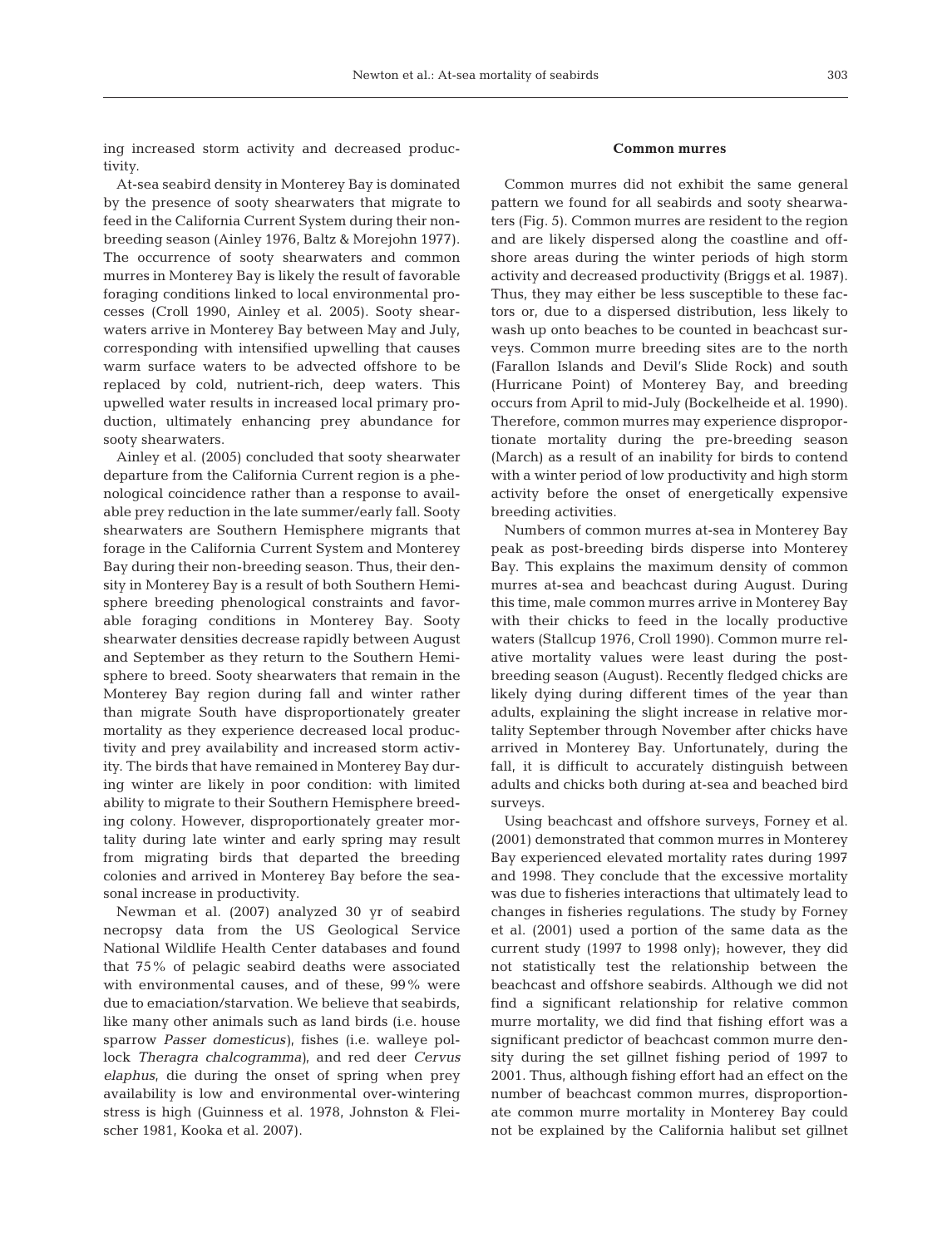fishery, likely due to the differences between the atsea distribution of common murres and the set gillnet locations.

## **CONCLUSION**

Monterey Bay is home to a variety of resident and migratory seabirds that are most abundant during the highly productive upwelling season. We found that the most abundant migratory species, the sooty shearwater, experiences greatest relative mortality in Monterey Bay when breeding birds should have already departed for their nest islands, environmental conditions in the Bay are less productive, and storm activity tested, the common murre, was more consistent yearround, and in general was not directly linked to oceanographic conditions but may be explained by a combination of environmental factors and seasonal reproductive stresses (i.e. lack of prey availability).

Although many seabirds become beachcast during the upwelling and oceanic seasons, linking these data to their offshore density is critical in determining whether or not they are dying disproportionately to their numbers offshore. Although beachcast seabird studies have been conducted for decades to examine mortality patterns of seabird populations, this is the first study that has combined beachcast seabird data with at-sea seabird density data to examine seabird mortality relative to the numbers of seabirds offshore. This link to offshore seabirds can help elucidate the important factors in determining at-sea mortality patterns of seabirds during the non-breeding period. In addition, it can aid management agencies in the determination of a true high mortality event (natural or anthropogenic) that may or may not require additional investigation. These linkages can best be determined by concurrent long-term data sets.

*Acknowledgements.* We would thank the hundreds of Beach-COMBERS and Wind to Whales volunteers who have spent countless hours collecting the seabird data. We thank the crew of the RV 'John H. Martin' for their logistical support. P. Raimondi, K. Forney, R. Kudela, B. Marinovic, and J. Carretta provided data and insight on statistical analyses and environmental variables. The BeachCOMBERS project is funded by the Monterey Bay National Marine Sanctuary (to J.T.H.). Additional funding for this project was provided by the Center for Integrated Marine Technology, University of California, Santa Cruz through NOAA grant NA160C2936, the California Department of Fish and Game's Oil Spill Response Trust Fund through the Oiled Wildlife Care Network at the Wildlife Health Center, School of Veterinary Medicine, University of California, Davis award number 991239- 42, and the Monterey Bay Sanctuary Foundation award number SC-06-55.

## LITERATURE CITED

- Ainley DG (1976) The occurrence of seabirds in the coastal region of California. West Birds 7:33–68
- ► Ainley DG, Spear LB, Tynan CT, Barth JA, Pierce SD, Ford RG, Cowles TJ (2005) Physical and biological variables affecting seabird distributions during the upwelling season of the northern California Current. Deep-Sea Res II 52:123–143
	- Baltz DM, Morejohn GV (1977) Food habits and niche overlap of sea birds wintering on Monterey Bay, California. Auk 94:526–543
	- Behrenfeld MJ, Falkowski PG (1997) Photosynthetic rates derived from satellite-based chlorophyll concentration. Limnol Oceanogr 42:1–20
	- Benson SR (2002) Ecosystem studies of marine mammals and seabirds in Monterey Bay, CA, 1996–99. MSc thesis, San Jose State University
- has increased. Mortality of the resident species we Bertram DF, Jones IL, Cooch EG, Knechtel HA, Cooke F (2000) Survival rates of Cassin's and rhinoceros auklets at Triangle Island, British Columbia. Condor 102:155–162
	- Bockelheide RJ, Ainley DG, Morrell SH, Huber HR, Lewis TJ (1990) Common Murre. In: Ainley DG, Bockelheide RJ (eds) Seabirds of the Farallon Islands. Stanford University Press, Stanford, CA, p 245–275
	- Briggs KT, Tyler WB, Lewis DB, Carlson DR (1987) Bird communities at sea off California: 1975 to 1983. Stud Avian Biol 11:1–74
	- ► Brooke MdeL (2004) The food consumption of the world's seabirds. Proc R Soc Lond B Biol Sci 271:S246–S248
		- Buckelew SL (2007) The impacts of biological traits and anthropogenic traits on seabird extinction risks. MSc thesis, University of California
		- Buckland ST, Anderson DR, Burnham KP, Laake JL, Borchers DL, Thomas L (2001) Introduction to distance sampling: estimating abundance of biological populations. Oxford University Press, New York, NY
		- Burger AE, Fry DM (1993) Effects of oil pollution on seabirds in the northeast Pacific. In: Vermeer K, Briggs KT, Morgan KH, Siegel-Causey D (eds) The status, ecology, and conservation of marine birds in the North Pacific. Canadian Wildlife Service Special Publications, Ottawa, p 254–263
	- ► Camphuysen CJ, Heubeck M (2001) Marine oil pollution and beached bird surveys: the development of a sensitive monitoring instrument. Environ Pollut 112:443–461
		- Croll DA (1990) Physical and biological determinants of the abundance, distribution, and diet of the common murre in Monterey Bay, California. Stud Avian Biol 14:139–148
	- ► Croll DA, Tershy BR, Hewitt RP, Demer DA and others (1998) An integrated approach to the foraging ecology of marine birds and mammals. Deep-Sea Res II 45:1353–1371
		- Dulvy NK, Sadovy Y, Reynolds JD (2003) Extinction vulnerability in marine populations. Fish Fish 4:25–64
		- Fleet DM (2006) A review of beached bird surveys within the Wadden Sea trilateral monitoring and assessment program. Mar Ornithol 34:129–132
		- Ford RG, Ainley DG, Casey JL, Keiper CA, Spear LB, Ballance LT (2004) The biogeographic patterns of seabirds in the central portion of the California Current. Mar Ornithol 32:77–96
		- Forney KA, Benson SR, Cameron GA (2001) Central California gillnet effort and bycatch of sensitive species, 1990–1998. In: Melvin EF, Parrish JK (eds) Seabird bycatch: Trends, roadblocks, and solutions. University of Alaska Sea Grant College Program Report, Fairbanks, AK, p 141–160
	- ▶ Graham MH (2003) Confronting multicollinearity in ecological multiple regression. Ecology 84:2809–2815